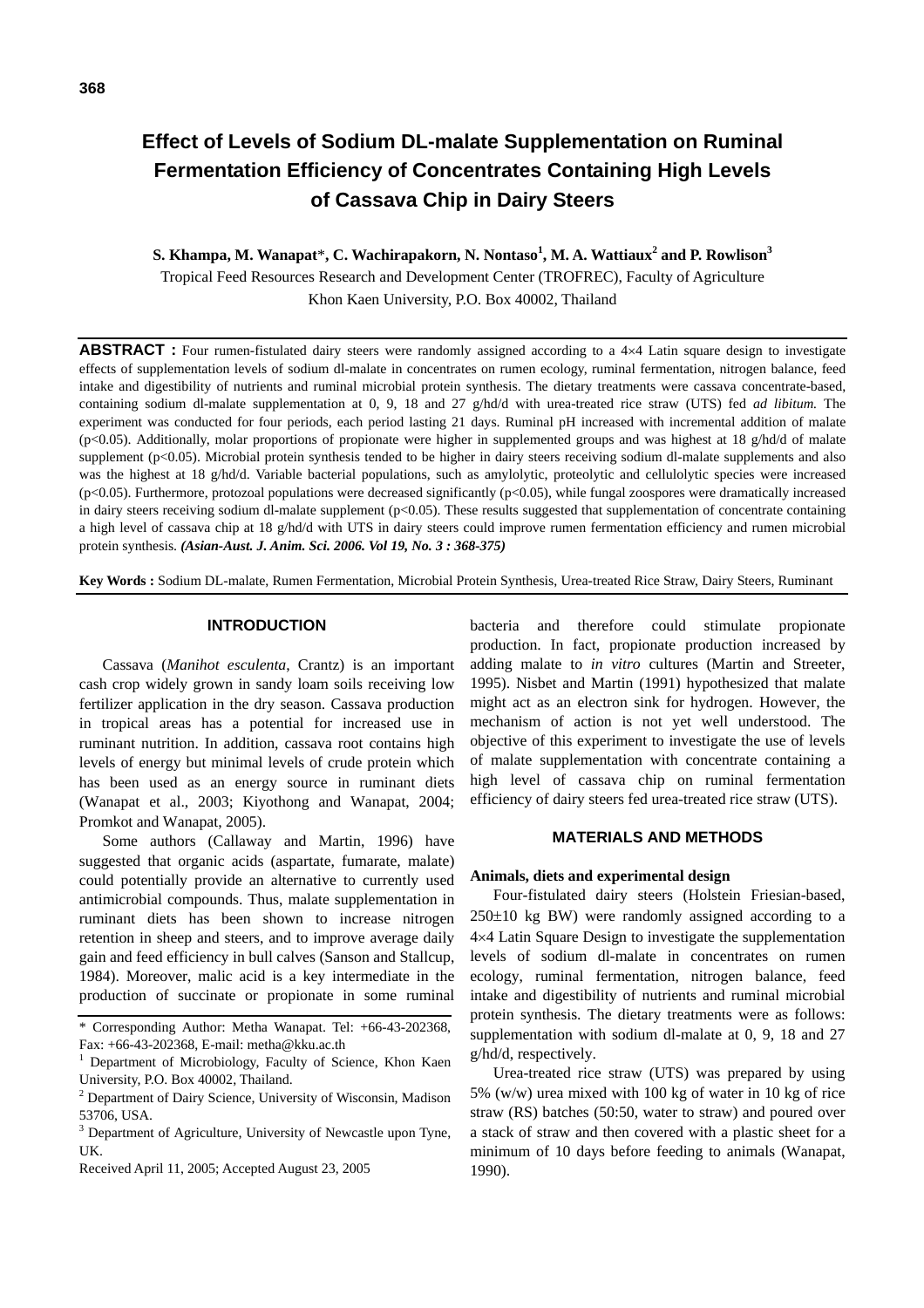**Table 1.** Ingredients composition of concentrate and urea-treated rice straw (UTS) used in the experiment (%DM basis)

| Item                                                  | Concentrate | Urea-treated     |  |  |  |
|-------------------------------------------------------|-------------|------------------|--|--|--|
|                                                       |             | rice straw (UTS) |  |  |  |
| Ingredient (% DM)                                     |             |                  |  |  |  |
| Cassava chips                                         | 70.0        |                  |  |  |  |
| Cottonseed meal                                       | 8.5         |                  |  |  |  |
| Brewer's grains                                       | 4.0         |                  |  |  |  |
| Molasses                                              | 5.0         |                  |  |  |  |
| Urea                                                  | 4.0         |                  |  |  |  |
| Tallow                                                | 4.5         |                  |  |  |  |
| Sulphur                                               | 1.0         |                  |  |  |  |
| Salt                                                  | 1.0         |                  |  |  |  |
| Limestone                                             | 1.0         |                  |  |  |  |
| Mineral mix                                           | 1.0         |                  |  |  |  |
| Analyzed composition (%)                              |             |                  |  |  |  |
| OМ                                                    | 90.9        | 91.0             |  |  |  |
| CP                                                    | 17.9        | 7.0              |  |  |  |
| $TDN^a$                                               | 80.0        | 54.1             |  |  |  |
| <b>NDF</b>                                            | 37.5        | 71.1             |  |  |  |
| ADF                                                   | 11.5        | 53.3             |  |  |  |
| $^{\circ}$ TDN = dig CP+dig CF+dig NFE+dig EE (2.25). |             |                  |  |  |  |

Concentrates were offered at 1.5% of body weight/hd/d and UTS 5% was offered *ad libitum* as a roughage source. All animals were kept in individual pens and received free choice of water. The experiment was conducted for four periods, each period was lasted 21 days. During the first 14 days, all animals were fed their respective diets, while during the last 7 days, the animals were in metabolism crates for total collection during which they were restricted to 90% of the previous voluntary feed intake of straw. Chemical and composition of concentrate and UTS used are shown in Table 1.

## **Data collection, sampling procedures and statistical analysis**

Feeds were regularly sampled and faecal samples were collected from the total collection of each individual cow on each treatment during the last 7 days of each period. Composites samples were dried at 60°C and ground (1 mm screen using Cyclotech Mill, Tecator, Sweden) and then analyzed for DM, ether extract, ash and CP content (AOAC, 1985), NDF, ADF and ADL (Goering and Van Soest, 1970) and AIA. AIA was used to estimate digestibility of nutrients (Van Keulen and Young, 1977).

Rumen fluid and jugular blood samples were collected at 0, 1, 2, 4, 6 h post-feeding. Approximately 200 ml of rumen fluid was taken from the middle part of the rumen by using a 60-ml hand syringe at each time at the end of each period. Rumen fluid was immediately measured for pH and temperature using a portable pH and temperature meter (HANNA instrument HI 8424 microcomputer, Singapore). Rumen fluid samples were then filtered through four layers of cheesecloth. The samples were divided into three portions. The first portion was used for ammonia-nitrogen (NH<sub>3</sub>-N) analysis where 5 ml of  $H_2SO_4$  solution (1 M) was added to 50 ml of rumen fluid. The mixture was centrifuged at 16,000×g for 15 minutes (Table Top Centrifuge PLC-02, USA) and supernatant was stored at -20 $^{\circ}$ C prior to NH<sub>3</sub>-N and volatile fatty acid (VFAs) analyses using a HPLC (Instruments by controller water model 600 E; water model 484 UV detector; column novapak  $C_{18}$ ; column size 4 mm× 150 mm; mobile phase 10 mM  $H_2PO_4$  (pH 2.5)) according to Zinn and Owens (1986). Second portion was fixed with 10% formalin solution in normal saline (0.9% NaCl, Galyean, 1989). The total direct count of bacteria, protozoa and fungal zoospores were made using the methods of Galyean (1989) based on the use of a haemacytometer (Boeco). Third portion was taken to study cultured groups of viable bacteria using roll-tube technique (Hungate, 1969), for identifying bacteria groups (cellulolytic, proteolytic, amylolytic and total viable count bacteria).

A blood sample (about 10 ml) was drawn from the jugular vein at the same time as rumen fluid sampling, separated by centrifugation at 500×g for 10 minutes (Table Top Centrifuge PLC-02, USA) and stored at -20°C until analysis of blood urea nitrogen (BUN) according to the method of Crocker (1967). Urine samples were analyzed for urinary nitrogen (IAEA, 1997) and allantoin in urine was determined by high-performance liquid chromatography (HPLC) (Instruments by controller water model 600 E; water model 484 UV detector; column novapak  $C_{18}$ ; column size 4 mm×150 mm; mobile phase 10 mM  $H_2PO_4$  (pH 2.5)) as described by Chen et al. (1993).

Statistical analyses were performed using the GLM procedure of SAS (SAS Inst. Inc., Cary, NC). Means with a significant  $F$  ( $p<0.05$ ) for treatment were statistically compared using Duncan's New Multiple Range Test (DMRT) (Steel and Torrie, 1980).

## **RESULTS AND DISCUSSION**

#### **Apparent digestibility and feed intake**

Intake of UTS by dairy steers was higher in the treatment receiving 18 g/hd/d which was significantly higher than those receiving 0 or 27 g/hd/d, respectively (Table 2). The concentrate containing a high level of cassava chip is highly degradable in the rumen and could decrease ruminal pH. When ruminal pH was reduced below 6.3 in dairy cows, ADF digestion could be decreased at 3.6% unit per 0.1 pH and may result in depressed feed intake (Erdman, 1998). Apparent digestibilities (%) of DM, OM, CP and NDF were not significantly different (p>0.05) between treatments; however, ADF digestibilities in all the malate treatments tended to be higher but were not significantly different ( $p$ >0.05). It is possible that the high fibrous fraction (ADL) could have attributed to a lower digestibility (Hart and Wanapat, 1992; Wanapat et al.,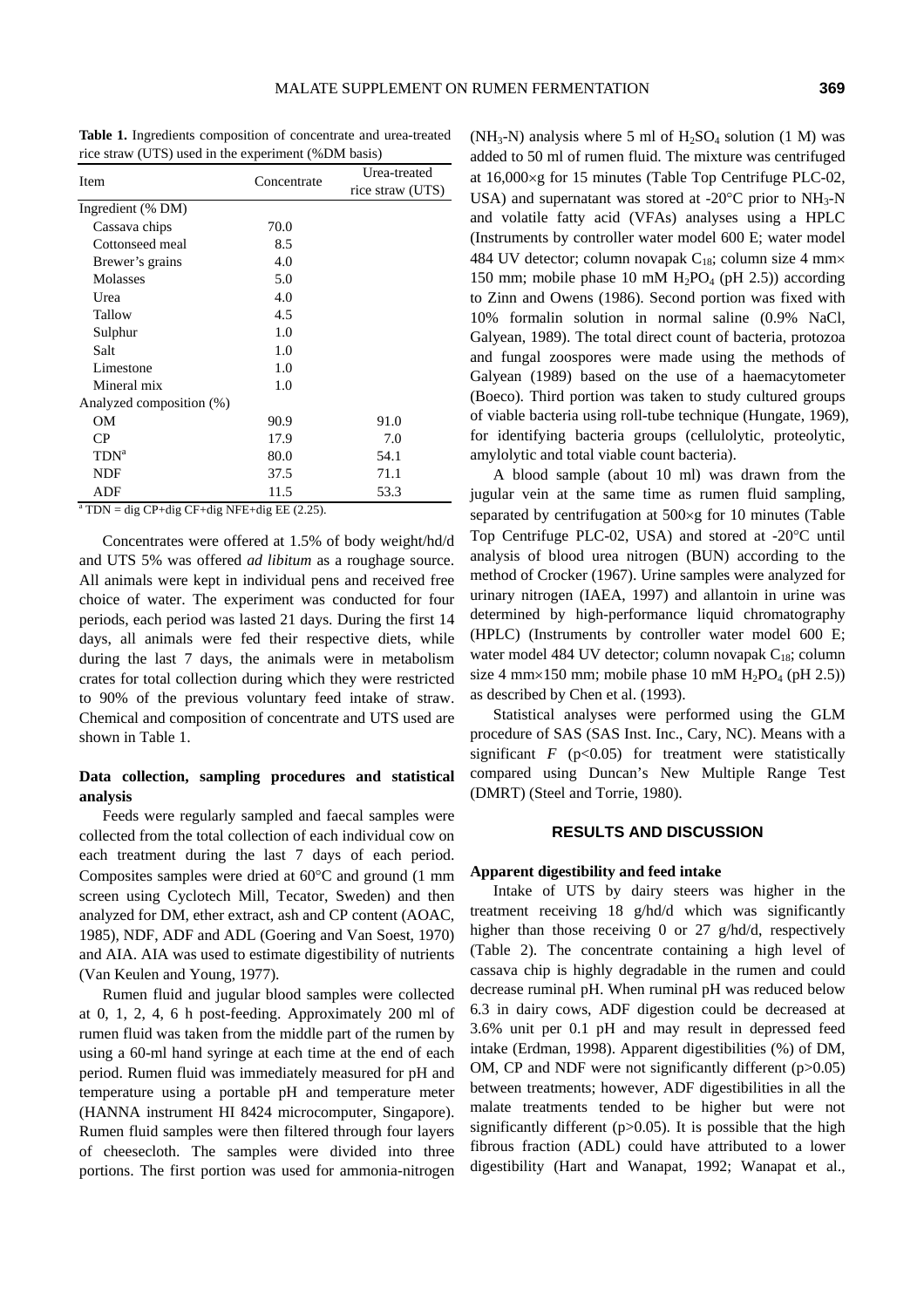| Item                                   |                  | Levels of sodium dl-malate supplementation $(g/hd/day)$ |               |                  |         |           | Contrast <sup>'</sup> |               |  |
|----------------------------------------|------------------|---------------------------------------------------------|---------------|------------------|---------|-----------|-----------------------|---------------|--|
|                                        | $\theta$         | 9                                                       | 18            | 27               | $SEM^g$ | L         | Q                     | $\mathcal{C}$ |  |
| DM intake $(kg/hd/de)$                 |                  |                                                         |               |                  |         |           |                       |               |  |
| <b>UTS</b>                             | $2.2^{\rm a}$    | $2.3^{b}$                                               | $2.5^{\rm b}$ | $2.2^{\rm a}$    | 0.15    | <b>NS</b> | $***$                 | $***$         |  |
| Conc.                                  | 2.9 <sup>a</sup> | $3.1^{\rm b}$                                           | $2.6^{\circ}$ | 3.1 <sup>b</sup> | 0.04    | $**$      | $***$                 | $***$         |  |
| Total DM intake/d                      |                  |                                                         |               |                  |         |           |                       |               |  |
| $%$ BW                                 | 2.6              | 2.6                                                     | 2.8           | 2.6              | 0.04    | <b>NS</b> | <b>NS</b>             | <b>NS</b>     |  |
| $g/kg$ BW $^{0.75}$                    | 96.9             | 101.6                                                   | 101.1         | 98.3             | 3.42    | NS        | <b>NS</b>             | <b>NS</b>     |  |
| Apparent total-tract digestibility (%) |                  |                                                         |               |                  |         |           |                       |               |  |
| DM                                     | 78.8             | 79.6                                                    | 77.1          | 78.1             | 1.86    | <b>NS</b> | <b>NS</b>             | <b>NS</b>     |  |
| <b>OM</b>                              | 79.9             | 81.2                                                    | 80.1          | 81.1             | 2.63    | <b>NS</b> | <b>NS</b>             | <b>NS</b>     |  |
| CP                                     | 63.5             | 66.3                                                    | 67.9          | 67.8             | 0.95    | <b>NS</b> | <b>NS</b>             | <b>NS</b>     |  |
| <b>NDF</b>                             | 72.9             | 74.2                                                    | 72.5          | 73.6             | 2.34    | <b>NS</b> | <b>NS</b>             | <b>NS</b>     |  |
| ADF                                    | 60.2             | 68.5                                                    | 67.4          | 68.9             | 3.11    | <b>NS</b> | <b>NS</b>             | <b>NS</b>     |  |

**Table 2.** Apparent digestibility and feed-intake of dairy steer fed different level of sodium dl-malate supplementation

<sup>a, b, c, d</sup> Values on the same row with different superscripts differ (p<0.05). <br><sup>e</sup> UTS = Urea-treated rice straw; Conc. = Concentrate.

f Orthogonal contrasts included linear (L), quadratic (Q), and cubic (C) effects of levels sodium dl-malate.

<sup>g</sup> Standard error of the mean.

 $*$  p<0.05;  $*$  p<0.01; NS: p>0.05.



**Figure 1.** Effect of levels of sodium dl-malate supplementation in concentrate containing high level of cassava chip on ruminal pH in dairy steers.

2000), especially the large proportion of lignified cell walls with low fermentation rate and digestibility, leading to a low rate of disappearance through digestion or passage and limited feed intake. Mertens (1977) concluded that changes in the composition of cell wall involving lignin and possibly silica limited the potential extent of digestion whereas the rate of digestion is limited by the chemical entities other than by crystalline or physical nature of fiber.

#### **Rumen fermentation parameters**

Rumen temperature, pH, NH<sub>3</sub>-N and BUN concentrations are presented in Table 3. Ruminal pH was significantly affected ( $p<0.05$ ) by treatment (Figure 1). As shown, incorporation of concentrates containing a high level of cassava chip with sodium dl-malate supplementation at 9, 18 and 27 g/hd/d lead to as higher and more stable pH values than on the control treatment. All

were within the normal range (6.54 to 6.56), which range has been reported as optimal for microbial digestion of fiber and also digestion of protein (6.5 to 7.0) (Firkins, 1996). It has been suggested that the presence of organic acids such as malate or fumarate may increase the inter-species hydrogen transfer by enhancing the disposal of reducing equivalents produced by carbohydrate-fermenting bacteria (Rogers and Withman, 1991). As hydrogen is removed and used to convert these organic acids into propionate, the feedback effect on the glycolysis pathway is neutralized and the fermentation process might be significantly enhanced. This would result in an increased carbon turnover, an increased growth of microorganisms and an increased efficiency of energy extraction from the fermented organic matter in the rumen (Rogers and Withman, 1991). Moreover, Nisbet and Martin (1993) showed that adding malate to *in vitro* cultures stimulated the growth of the predominant ruminal bacteria *Selenomonas ruminantium*, which can account for up to 51% of the total viable bacteria in the rumen. These authors reported that malate increased lactate utilization by *S. ruminantium* and CO<sub>2</sub> production, thus buffering the ruminal contents. Therefore, malate treatment may act to increase the pH of ruminal contents by dual mechanism of increased lactate utilization and  $CO<sub>2</sub>$ production by *S. ruminantium*.

The results from the present experiment are in agreement with this suggestion, as the addition of malate could result in a decrease  $(p<0.05)$  of the daily production of lactate and an increase in the production of carbon dioxide. Increased ruminal NH3-N levels were found  $(p>0.05)$  as level of sodium dl-malate increased in the diets and were closer to the optimal ruminal  $NH<sub>3</sub>-N$  (15 to 30) mg%, Perdok and Leng, 1990; Wanapat and Pimpa, 1999; Chanjula et al., 2003, 2004) for increasing microbial protein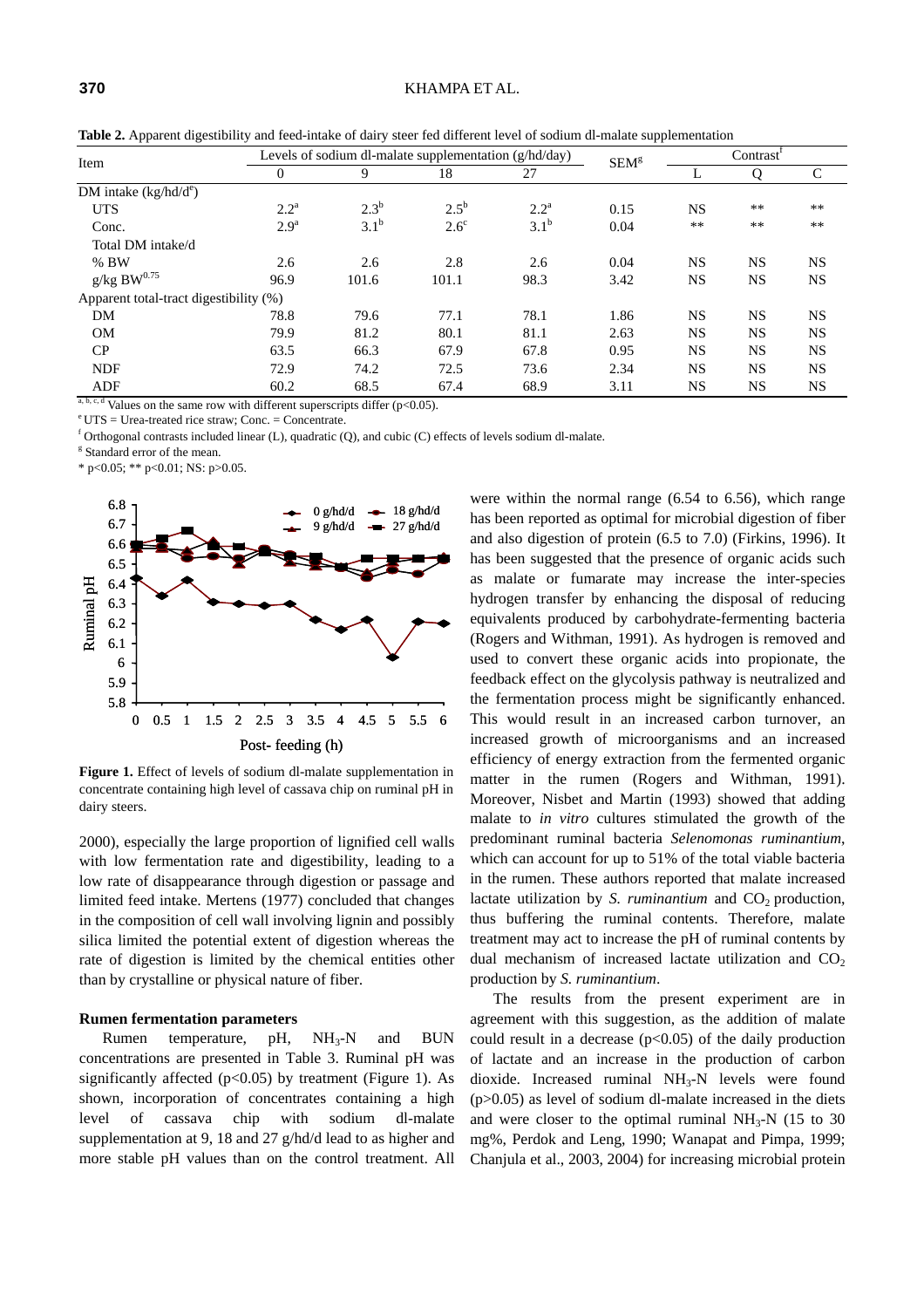| ×<br>×<br>۰,<br>×<br>۰, | I |
|-------------------------|---|
|-------------------------|---|

| . .<br>Item                           |                   | Levels of sodium dl-malate supplementation (g/hd/day) | SEM <sup>t</sup>  | Contrast <sup>e</sup> |      |           |           |               |
|---------------------------------------|-------------------|-------------------------------------------------------|-------------------|-----------------------|------|-----------|-----------|---------------|
|                                       | $\theta$          | 9                                                     | 18                | 27                    |      | ⊥         |           | $\mathcal{C}$ |
| Ruminal temperature $(^{\circ}C)$     | 39.7              | 40.2                                                  | 39.9              | 39.8                  | 0.26 | <b>NS</b> | <b>NS</b> | <b>NS</b>     |
| Ruminal pH                            | 6.2 <sup>a</sup>  | $6.5^{\rm b}$                                         | 6.6 <sup>b</sup>  | $6.5^{\rm b}$         | 0.04 | **        | <b>NS</b> | <b>NS</b>     |
| $NH_{3}-N$ (mg %)                     | $11.4^{\rm a}$    | $16.2^{b}$                                            | $17.7^{b}$        | $16.2^{b}$            | 2.87 | $***$     | <b>NS</b> | <b>NS</b>     |
| $BUN$ (mg %)                          | $7.1^{\rm a}$     | $10.3^{b}$                                            | 9.0 <sup>ab</sup> | 9.1 <sup>ab</sup>     | 1.10 | $***$     | <b>NS</b> | <b>NS</b>     |
| Total VFA (mM/L)                      | $107.2^{\rm a}$   | $118.2^{b}$                                           | $119.2^{b}$       | $118.3^{b}$           | 1.03 | $\ast$    | <b>NS</b> | <b>NS</b>     |
| Molar proportion of VFA (mol/100 mol) |                   |                                                       |                   |                       |      |           |           |               |
| Acetate                               | $71.2^a$          | $68.5^{b}$                                            | $66.7^\circ$      | $67.2^{b}$            | 0.37 | **        | <b>NS</b> | <b>NS</b>     |
| Propionate                            | 19.7 <sup>a</sup> | $22.4^{b}$                                            | $24.4^\circ$      | $22.9^{b}$            | 0.34 | **        | <b>NS</b> | <b>NS</b>     |
| <b>Butyrate</b>                       | 9.2               | 9.1                                                   | 8.9               | 9.3                   | 0.26 | <b>NS</b> | <b>NS</b> | <b>NS</b>     |
| Acetate: propionate ratio             | 3.6 <sup>a</sup>  | $3.1^{b}$                                             | $2.7^{\circ}$     | 3.0 <sup>b</sup>      | 0.04 | $***$     | <b>NS</b> | <b>NS</b>     |
| Acetate+butyrate: propionate ratio    | 4.1 <sup>a</sup>  | $3.5^{b}$                                             | $3.1^\circ$       | $3.4^{b}$             | 0.05 | $\ast$    | <b>NS</b> | <b>NS</b>     |

Table 3. Rumen temperature, NH<sub>3</sub>-N, BUN and volatile fatty acid (VFA) concentrations after feeding of dairy steer fed different level of sodium dl-malate supplementation

a, b, c, d Values on the same row with different superscripts differ (p<0.05).<br>
<sup>e</sup> Orthogonal contrasts included linear (L), quadratic (Q), and cubic (C) effects of levels sodium dl-malate.<br>
<sup>f</sup> Standard error of the mea

 $*$  p<0.05;  $*$  p<0.01; NS: p>0.05.

synthesis, feed digestibility and voluntary feed intake lowest in 18 g of treatment. The increases in rumen  $NH<sub>3</sub>-N$ levels also resulted in increasing levels of BUN and the values were linearly increased as levels of sodium dl-malate increased in the diets. The differences in  $NH<sub>3</sub>-N$  and BUN concentrations among treatments may have been directly related to the CP levels of the concentrate. Concentrations of BUN were reported to be highly correlated to protein intake and reflected the level of ammonia production in the rumen (Preston et al., 1965). This would indicate that available rumen  $NH<sub>3</sub>-N$  could be used and/or absorbed in the rumen for further synthesis (Table 3). This study revealed that inclusion of malate in the concentrate has increased  $NH<sub>3</sub>-N$  concentration with ammonia being the main nitrogen source for growth and protein synthesis by ruminal bacteria to achieve maximum fermentation (Satter and Slyter, 1974). Therefore, increasing ruminal  $NH<sub>3</sub>-N$ concentration by dietary additions of concentrate containing high level of cassava chip with sodium dl-malate should improve efficiency of digestibility by ruminants, resulting in maximum intake and digestibility of low quality roughage. The increases in rumen  $NH<sub>3</sub>-N$  levels also resulted in increasing levels of BUN. The differences in NH<sub>3</sub>-N and BUN concentrations among treatments may have been directly related to CP levels in concentrate.

The influence of sodium dl-malate level supplementation on total VFA concentrate, production of total VFA, acetic acid proportion, propionic acid proportion, butyric acid proportion and acetic to propionic ratio are shown in Table 3. Mean total VFAs and propionate concentrations in the rumen were increased with increasing levels of malate in the diet. The observed reduction in pH associated with increased concentrate feeding was associated with increased VFA concentrations. In general, increasing concentration of VFA and lactic acid in rumen

was effected on ruminal pH lower; however, these experiment as shown ruminal pH quite stable values in optimal range. It may be due to some microorganisms in rumen especially *S. ruminantium* can using lactic acid to produce propionic acid which could maintain pH in rumen. In addition, when ruminal pH increased which can stimulation of chewing roughage and increasing nitrogen return into rumen via salivation also increase ammonianitrogen in rumen. Martin et al. (1994) have reported that increasing the starch content of the concentrate causes a depression in rumen pH. Moreover, increasing the readily degradable starch content of the concentrate resulted in higher rumen propionate concentrations in accordance with the results of Sutton et al. (1993) and decreased rumen acetate concentration. However, this study found that total VFA concentration in all diets ranged from 70 to 130 mM, the range suggested by France and Siddons (1993). Thus, although the acetate to propionate ratio was decreased  $(p<0.05)$  by the addition of malate compared to control (Table 3), the supplementation with malate increased the daily output of propionate without decreasing the production of acetate, in agreement with the results reported by other authors (Callaway and Martin, 1996). Moreover, Demeyer and Henderickx (1967) have proposed that the balance between acetate and propionate production from organic acids depends on the relative proportions of both fumarate (formed from malate) and pyruvate.

#### **Rumen microorganism populations**

Incorporation of sodium dl-malate with concentrate containing high level of cassava chip has shown a trend to increase cellulolytic, proteolytic and amylolytic bacterial populations while total protozoal counts were decreased (p<0.05, Table 4). The cassava chip can be readily degraded in the rumen and ruminal pH was decreased, malate could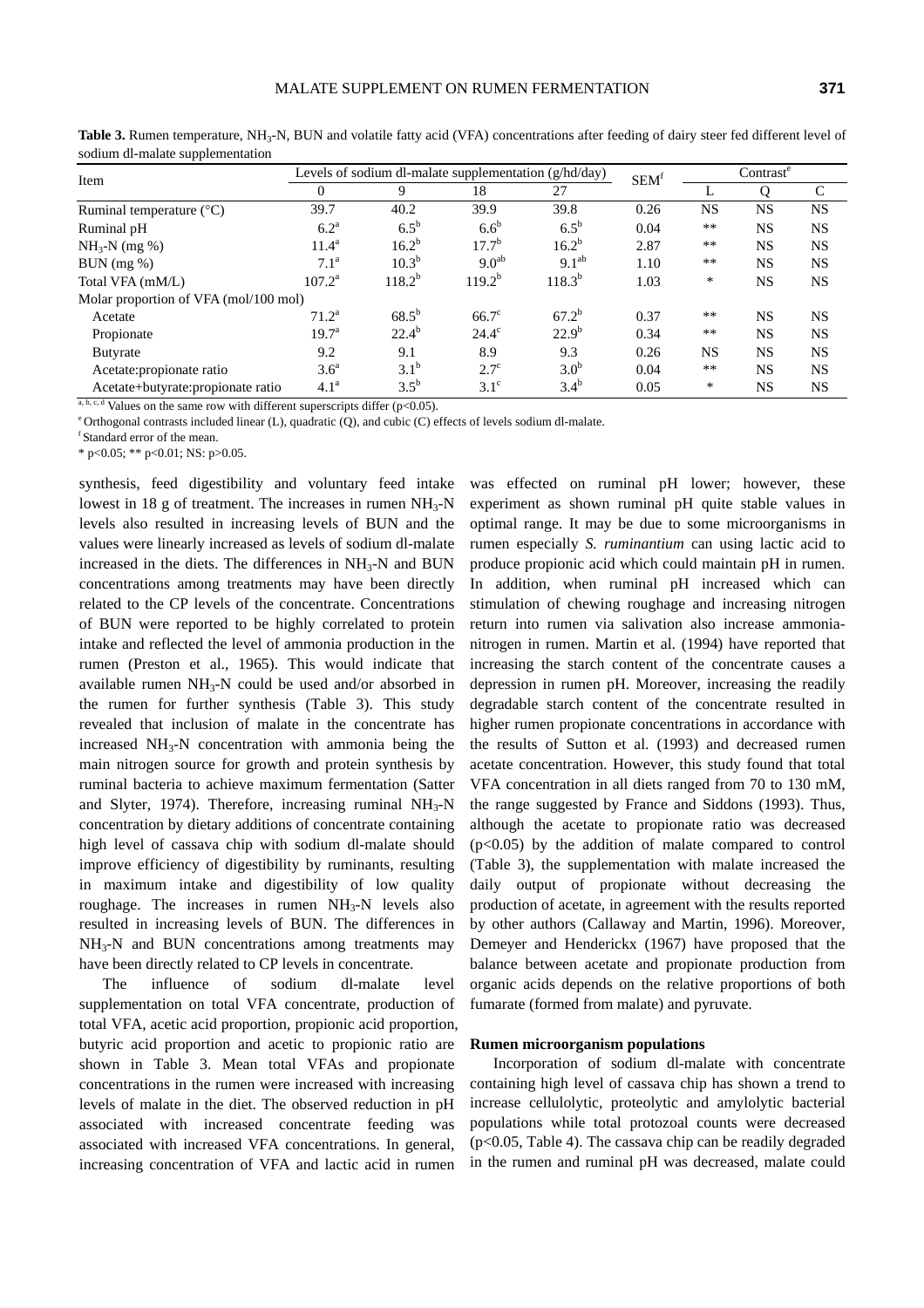#### **372** KHAMPA ET AL.

| Table 4. Effect of levels of sodium dl-malate supplementation in concentrate containing high level of cassava chip on ruminal bacteria, |  |  |  |
|-----------------------------------------------------------------------------------------------------------------------------------------|--|--|--|
| protozoa, fungi population, total variable, amylolytic, proteolytic and cellulolytic bacteria in dairy steers                           |  |  |  |

| <u>.</u><br>Item            |                  | Levels of sodium dl-malate supplementation (g/hd/day) |                  |                   |                  |           | $Contrast^{\alpha}$ |              |  |
|-----------------------------|------------------|-------------------------------------------------------|------------------|-------------------|------------------|-----------|---------------------|--------------|--|
|                             |                  |                                                       | 18               | 27                | SEM <sup>e</sup> |           |                     | $\mathsf{C}$ |  |
| Rumen microbes (cell/g)     |                  |                                                       |                  |                   |                  |           |                     |              |  |
| Bacteria $(\times 10^{12})$ | 6.0 <sup>a</sup> | $13.2^{bc}$                                           | $11.6^{b}$       | $15.2^{b}$        | 1.18             | $**$      | $***$               | $**$         |  |
| Protozoa $(x0^6)$           | 1.8 <sup>a</sup> | 1.1 <sup>b</sup>                                      | $1.5^{ab}$       | $1.2^{b}$         | 0.23             | <b>NS</b> | $\ast$              | <b>NS</b>    |  |
| Fungal zoospores $(x10)$    | 0.7 <sup>a</sup> | 1.1 <sup>ab</sup>                                     | $1.5^{b}$        | $1.4^{b}$         | 0.20             | $**$      | <b>NS</b>           | <b>NS</b>    |  |
| Variable bacteria (CFU/g)   |                  |                                                       |                  |                   |                  |           |                     |              |  |
| Total $(\times 10^9)$       | 4.3 <sup>a</sup> | $6.5^{\rm b}$                                         | $8.2^{\circ}$    | 14.9 <sup>d</sup> | 0.04             | $**$      | $***$               | $***$        |  |
| Amylolytic $(\times 10^9)$  | 1.6 <sup>a</sup> | 1.9 <sup>a</sup>                                      | $5.3^{b}$        | $4.7^{\rm b}$     | 0.69             | *         | <b>NS</b>           | <b>NS</b>    |  |
| Proteolytic $(x10^9)$       | 1.0 <sup>a</sup> | 1.6 <sup>b</sup>                                      | $2.0^\circ$      | $2.3^d$           | 4.53             | $**$      | <b>NS</b>           | <b>NS</b>    |  |
| Cellulolytic $(x10^9)$      | $1.7^{\rm a}$    | 3.0 <sup>b</sup>                                      | 2.9 <sup>b</sup> | $6.9^\circ$       | 0.28             | *         | NS                  | $**$         |  |

<sup>a, b, c</sup> Values on the same row with different superscripts differ ( $p<0.05$ ).<br><sup>d</sup> Orthogonal contrasts included linear (L), quadratic (Q), and cubic (C) effects of levels sodium dl-malate.<br><sup>e</sup> Standard error of the mea

 $*$  p<0.05;  $*$  p<0.01; NS: p>0.05.

**Table 5.** Nitrogen balance, excretion of purine derivatives (PD) and microbial nitrogen supply in dairy steer given levels sodium dlmalate supplementation

| Item                                                                                                                                | Levels of sodium dl-malate supplementation (g/hd/day) | <b>SEM</b>     | Contrast       |                 |       |           |           |           |
|-------------------------------------------------------------------------------------------------------------------------------------|-------------------------------------------------------|----------------|----------------|-----------------|-------|-----------|-----------|-----------|
|                                                                                                                                     | 0                                                     | 9              | 18             | 27              |       |           |           | C         |
| Nitrogen balance $(g/d)$                                                                                                            |                                                       |                |                |                 |       |           |           |           |
| N intake                                                                                                                            | 105.6                                                 | 108.5          | 108.0          | 106.1           | 6.86  | <b>NS</b> | <b>NS</b> | <b>NS</b> |
| Fecal N                                                                                                                             | $20.1^{\rm a}$                                        | $17.2^{ab}$    | $15.1^{\rm b}$ | $19.0^{\rm a}$  | 1.12  | $***$     | <b>NS</b> | <b>NS</b> |
| Urinary N                                                                                                                           | 19.9                                                  | 19.1           | 15.3           | 19.7            | 2.57  | <b>NS</b> | <b>NS</b> | <b>NS</b> |
| N absorption                                                                                                                        | $85.4^{\circ}$                                        | $91.2^{b}$     | $92.8^{b}$     | $87.0^{\circ}$  | 1.12  | **        | <b>NS</b> | <b>NS</b> |
| N retention                                                                                                                         | $65.5^{\circ}$                                        | $72.1^{ab}$    | $77.5^{b}$     | $67.3^{\rm a}$  | 2.07  | $***$     | <b>NS</b> | <b>NS</b> |
| $PD$ (mM/d)                                                                                                                         |                                                       |                |                |                 |       |           |           |           |
| Allantoin excretion                                                                                                                 | $158.0^{\rm a}$                                       | $230.8^{ab}$   | $301.0^{b}$    | $180.3^{\circ}$ | 23.98 | $***$     | <b>NS</b> | <b>NS</b> |
| Allantoin absorption                                                                                                                | $166.9^{\rm a}$                                       | $254.7^{ab}$   | $337.7^b$      | $195.6^a$       | 27.84 | **        | <b>NS</b> | <b>NS</b> |
| Microbial N supply (g $N/d^c$ )                                                                                                     | $121.3^{\rm a}$                                       | $185.2^{ab}$   | $245.5^{b}$    | $142.2^{\rm a}$ | 20.25 | $***$     | <b>NS</b> | <b>NS</b> |
| EMNS (g N/kg of $OMDRd$ )<br>$a, b, x, 1, $ on the same near with $1 \text{ if } c_1, \ldots, c_n$ and $1 \text{ if } c_n, c_n > 0$ | $36.2^{\rm a}$                                        | $47.4^{\rm a}$ | $73.1^b$       | $41.3^{\circ}$  | 5.76  | $***$     | <b>NS</b> | $\ast$    |

Values on the same row with different superscripts differ ( $p<0.05$ ).

<sup>c</sup>Microbial N (g N/day) = (X×70)/(0.116×0.83×1,000) = 0.727×X (where, X = total absorption of purine derivatives).<br><sup>d</sup> Efficiency of microbial protein supply (g N/kg of OMDR), organic matter digestible in the rumen (kg)

\* p<0.05; \*\* p<0.01; NS: p>0.05.

stimulate lactate utilization by *S. ruminantium* and could improve pH in the rumen. It is possible that supplementation with sodium dl-malate may play an important role in increasing bacterial populations. Moreover, Martin et al. (1999) reported that increasing dietary concentrations of malate might help to reduce problems associated with ruminal acidosis by stimulating lactate utilization by *S. ruminantium*. On the other hand, Stallcup (1979) and Kung et al. (1982) reported a positive response in milk production by dairy cows fed diets supplemented with malate. Malate altered the *in vitro* fermentation by mixed ruminal microorganisms of soluble starch (Martin and Streeter, 1995) or cracked corn (Callaway and Martin, 1996).

However, the mode of action of malate appears to be completely different, and in contrast to antimicrobial compounds; it seems to stimulate rather than inhibit some specific ruminal bacterial populations (Nisbet and Martin, 1993). Malic acid is a key intermediate in the production of succinate or propionate in some ruminal bacteria and therefore could stimulate propionate production. In fact, propionate production has been increased by adding malate to *in vitro* cultures (Martin and Streeter, 1995; Callaway and Martin, 1996). Nisbet and Martin (1991) hypothesized that malate might act as an electron sink for hydrogen. However, the mechanism of action is not yet well understood.

The effect of malate addition on *in vitro* ruminal fermentation has been studied in short-term experiments (incubations of up to 24 h), using batch cultures of mixed ruminal microorganisms. However, little is known about longer-term effects of malate on *in vitro* ruminal fermentation (Martin and Streeter, 1995). In addition, The work of Newbold et al. (1996) showed that feeding 100 mg of malate per day to sheep caused an increase in the number of total bacteria and tended to increase the population of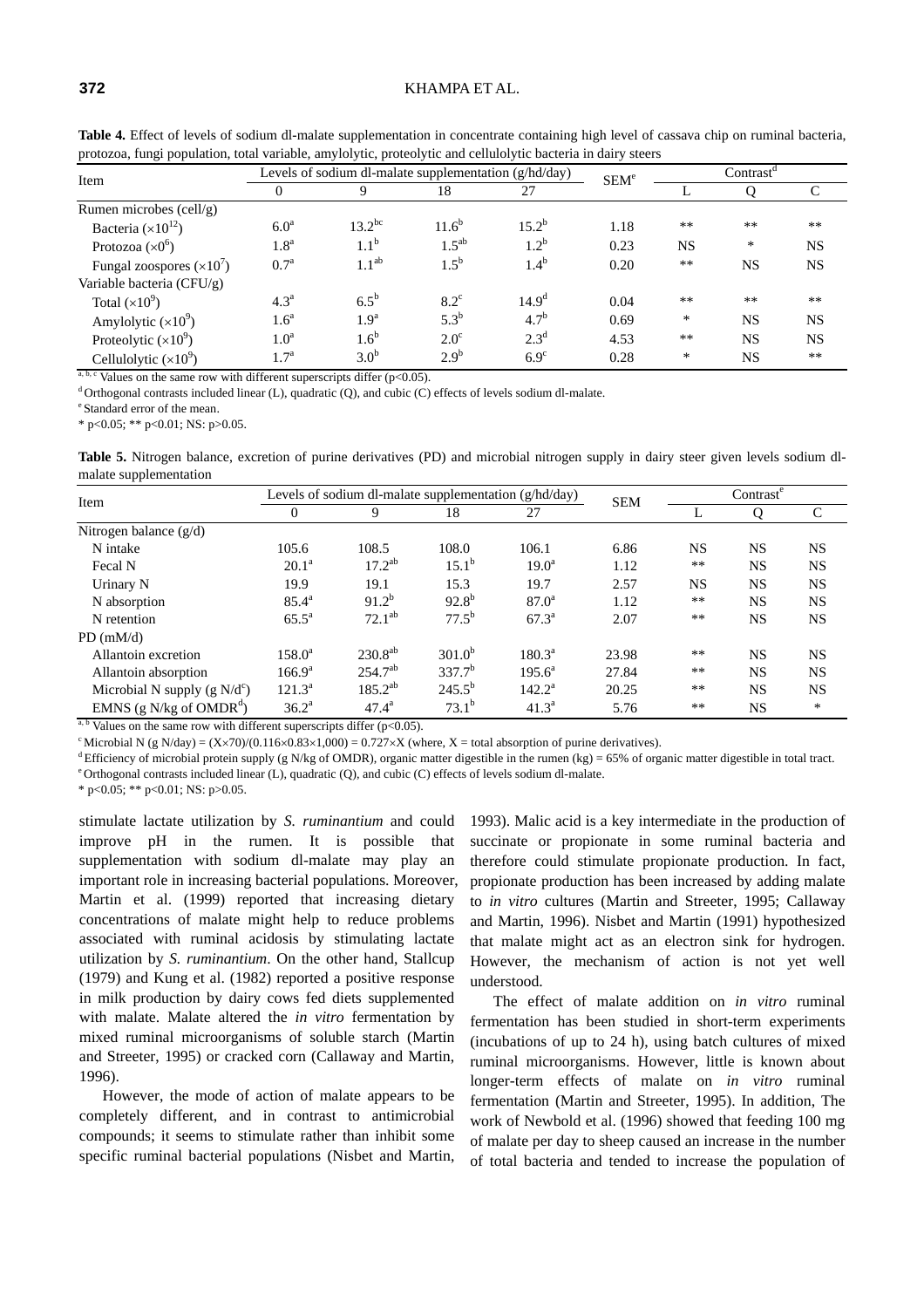cellulolytic bacteria.In agreement with these observations, Lopez et al. (1999) reported that fumarate (another intermediate in the succinate to propionate pathway) increased the number of cellulolytic bacteria almost threefold during fermentation in the RUSITEC system. It has been suggested that the presence of organic acids such as malate or fumarate may increase the inter-species hydrogen transfer by enhancing the disposal of reducing equivalents produced by carbohydrate-fermenting bacteria (Rogers and Withman, 1991). As hydrogen is removed and used to convert these organic acids into propionate, the feedback effect on the glycolysis pathway is neutralized and the fermentation process might be significantly enhanced. This would result in an increased carbon turnover, an increased growth of microorganisms and an increased efficiency of energy extraction from the fermented organic matter in the rumen (Rogers and Withman, 1991).

## **Nitrogen balance, urinary excretion of purine derivatives and EMNS**

As shown in Table 5, N balance in terms of N absorption and retention were significantly different among treatments. However, N absorbed, N excreted in feces and N in the urine were all lower in animals supplemented with malate than the control group. N retention is considered as the most common index of the protein nutrition status of ruminants (Owens and Zinn, 1988). In this regard, the positive N balance observed in this study indicates the positive influence of the different level of malate supplements with in UTS based feeding systems of dairy cows. However, the differences in the quantity and routes of N excretion with consequent influences on N retention reflect treatment feed differences in N metabolism.

Excretion of allantoin in the urine was significantly  $(p<0.05)$  different among treatments and was highest at 18 g/hd/d of sodium dl-malate. These results and microbial nitrogen supply in the rumen are summarized in Table 5. The microbial nitrogen supply as calculated from purine derivative excretion using the equation of Chen and Gomes (1995) ranged from 121.2 to 245.5 g N/day/BW $^{0.75}$ . However, the rate of digestion of carbohydrates is a major factor controlling the energy available for microbial growth (Hoover and Stokes, 1991). Therefore, adding malate to the diets of ruminants fed high levels of rapidly fermentable carbohydrates may improve the ability of ruminal microbes, especially *S. ruminantium*, to utilize lactate at low pH. Furthermore, the efficiency of rumen microbial protein synthesis was higher in dairy steers fed sodium dl-malate supplement, where the values ranged from 36.2 to 73.1 g N/kg of OMDR. Non-treatment variability in EMNS may be due to various factors like concentration and sources of nitrogen and carbohydrates.

### **CONCLUSIONS AND RECOMMENDATIONS**

Based on this experiment, it could be concluded that supplementation of sodium dl-malate with concentrates containing a high level of cassava chip increased ruminal pH, and altered rumen fermentation by increasing propionate production and decreasing of acetate to propionate ratio. Moreover, the high level of cassava chip in the diet resulted in increased populations of bacteria and fungi, decreased protozoal populations, and improved rumen microbial N supply and EMNS. These results suggest that the combined use of concentrates containing high level of cassava chip with supplementation of sodium dl-malate at 18 g/hd/d could improve rumen ecology and subsequent performance in ruminants. However, further studies of sodium dl-malate supplementation in concentrate containing a high level of cassava chip with UTS based roughage on bacterial, protozoal and fungal population changes and their ruminal fermentation and productivity should be conducted, particularly in early lactation dairy cows.

## **ACKNOWLEDGEMENTS**

The authors would like to express their most sincere gratitude and appreciation to the Thailand Research Fund (TRF) via the Royal Golden Jubilee Ph.D. Program (RGJ. Ph.D. Program), Graduate School of Khon Kaen University for their financial support of research and the Tropical Feed Resources Research and Development Center (TROFEC), for providing research facilities.

## **REFERENCES**

- AOAC. 1985. Official Methods of Analysis. Association of Official Analysis Chemists, DC, USA.
- ARC. 1990. The Nutrient Requirements of Ruminant Livestock. Suppl.1. Commonwealth Agricultural Bureaux, Slough, Farnham Royal, UK.
- Callaway, T. R. and S. A. Martin. 1996. Effects of organic acid and monensin treatment on *in vitro* mixed ruminal microorganism fermentation of cracked corn. J. Anim. Sci. 74:1982-1989.
- Chanjula, P., M. Wanapat, C. Wachirapakorn, S. Uriyapongson and P. Rowlinson. 2003. Ruminal degradability of tropical feeds and their potential use in ruminant diets. Asian-Aust. J. Anim. Sci. 16:211-216.
- Chanjula, P., M. Wanapat, C. Wachirapakorn and P. Rowlinson. 2004. Effect of synchronizing starch sources and protein (NPN) in the rumen on feed intake, rumen microbial fermentation, nutrient utilization and performance of lactating dairy cows. Asian-Aust. J. Anim. Sci. 17:1400-1410.
- Chen, X. B. and M. J. Gomes. 1995. Estimation of microbial protein supply to sheep and cattle based on urinary excretion of purine derivatives-an overview of the technical details.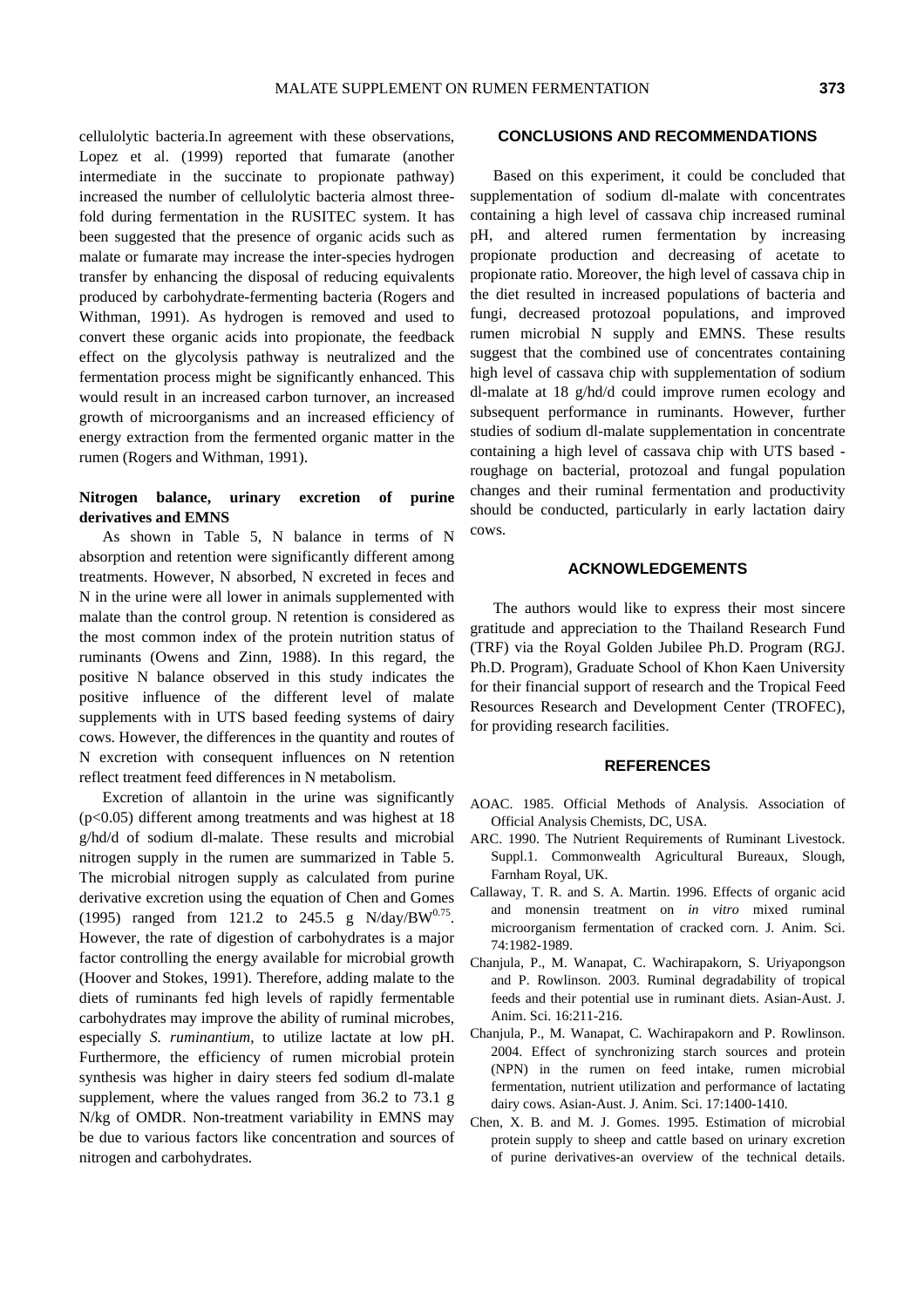Occasional Publication 1992. International Feed Resources Unit, Rowel Research Institute, Aberdeen, UK.

- Chen, X. B., D. J. Kyle and E. R. ∅rskov. 1993. Measurement of allantoin in urine and plasma by high-performance liquid chromatography with pre-column derivatization. J. Chromato. 617:241-247.
- Crocker, C. L. 1967. Rapid determination of urea nitrogen in serum or plasma without deproteinzation. Am. J. Med. Tech. 33:361-365.
- Demeyer, D. I. and M. K. Henderickx. 1967. Competitive inhibition of *in vitro* methane production by mixed rumen bacteria. Arch. Int. Phys. Biochim. 75:157-159.
- Erdman, R. A. 1998. Dietary buffering requirements of the lactating dairy cows. A-review. J. Dairy Sci. 71:3246-3266.
- France, J. and R. C. Siddons. 1993. Volatile fatty acid production. In: Quantilitive Aspects Ruminant Digestion and Metabolisim. (Ed. J. M. Forbes and J. France). CAB. International, Willingford, UK.
- Firkins, J. L. 1996. Maximizing microbial protein-synthesis in the rumen. J. Nutr. 126:1347-1354.
- Galyean, M. 1989. Laboratory procedure in animal nutrition research. Department of Animal and Life Science. New Mexico State University, USA.
- Goering, H. K. and P. J. Van Soest. 1970. Forage fiber analysis (apparatus, reagent, procedures and some application). Agric. Handbook No. 379, ARS, USDA, Washington, DC.
- Hart, F. J. and M. Wanapat. 1992. Physiology of digestion of ureatreated rice straw in swamp buffalo. Asian-Aust. J. Anim. Sci. 5:617-622.
- Holzer, Z., Y. Aharoni, V. Lubimov and A. Brosh. 1997. The feasibility of replacement of grain by tapioca in diets for growing-fatting cattle. Anim. Feed Sci. Technol. 64:133-141.
- Hoover, W. H. and S. R. Stokes. 1991. Balancing carbohydrate and proteins for optimum rumen microbial yield. J. Dairy Sci. 74:3640-3644.
- Hungate, R. E. 1969. A roll tube method for cultivation of stric anaerobes. In: Methods in Microbiology (Ed. J. R. Norris and D. W. Ribbons). New York.
- IAEA. 1997. Estimation of the rumen microbial protein production from purine derivatives in rumen. Anim. Prod. Heal. Sec. Vienna, Austria.
- Kiyothong, K. and M. Wanapat. 2004. Growth, hay yield and chemical composition of cassava and Stylo 184 grown under intercropping. Aisan-Aust. J. Anim. Sci. 17:799-807.
- Kung, J. R., J. T. Huber, J. D. Krummrey, L. Allison and R. M. Cook. 1982. Influence of adding malic acid to dairy cattle rations on milk production, rumen volatile acids, digestibility, and nitrogen utilization. J. Dairy Sci. 65:1170-1174.
- Lopez, S., C. Valdes, C. J. Newbold and R. J. Wallace. 1999. Influence of sodium fumarate addition on rumen fermentation *in vitro*. Br. J. Nutr. 81:59-64.
- Martin, S. A. and M. N. Streeter. 1995. Effect of malate on *in vitro* mixed ruminal microorganism fermentation. J. Anim. Sci. 73:2141-2145.
- Martin, S. A., D. G. Chamberlian, S. Robertson and D. Hirst. 1994. Rumen fermentation patterns in sheep receiving silages of different chemical composition supplemented with concentrates rich in starch or in digestible fibre. J. Agric Sci. 122:145-150.
- Martin, S. A., M. N. Streeter, D. J.Nisbet, G. M. Hill and E. E. Williams. 1999. Effect of DL-malate on ruminal metabolism and performance of cattle fed a high concentrate diets. J. Anim. Sci. 77:1008-1015.
- Mertens, D. R. 1977. Dietary fiber components: relationship to the rate and extent of ruminal digestion. Fed Proc., Fed. Am. Sci. Exp. Biol. 36:187-192.
- Newbold, C. J., R. J. Wallace and F. M. McIntosh. 1996. Mode of action of the yeast *Saccharomyces cerevisiae* as a feed additive for ruminants. Br. J. Nutr. 76:249-261.
- Nisbet, D. J. and S. A. Martin. 1991. Effect of a *Saccharomyces cerevisiae* culture on lactate utilization by the ruminal bacterium *Selenomonas ruminantium*. J. Anim. Sci. 69:4628- 4633.
- Owens, F. N. and R. Zinn. 1988. Protein metabolism of ruminant animals. In: The Ruminant Animal Digestive Physiology and Nutrition. (Ed. D. C Church). Waveland Press Inc., Prospect Hights, IL, USA.
- Perdok, H. B. and R. A. Leng. 1990. Effect of supplementation with protein meal on the growth of cattle given a basal diet of untreated or ammoniated rice straw. Asian-Aust. J. Anim. Sci. 3:369-279.
- Promkot, C. and M. Wanapat. 2005. Effect of level of crude protein and use of cottonseed meal in diets containg cassava chips and rice straw for lactating dairy cows. Asian-Aust. J. Anim. Sci. 18:502-511.
- Rogers, R. A. and W. B. Withman. 1991. Microbial Production and Consumption of Greenhouse Gases: Methane, Nitrogen Oxides, and Halomethanes, American Society for Microbiology, Washington, DC.
- Sanson, D. W. and O. T. Stallcup. 1984. Growth response and serum constituents of Holstein bulls fed malic acid. Nutr. Rep. Int. 30:1261-1267.
- SAS Institute Inc. 1998. SAS/STAT User's Guide 6.12 th edn. SAS Institute Inc., Cary, Nort Carolina.
- Satter, L. D. and L. L. Slyter. 1974. Effect of ammonia concentration on rumen microbial protein production *in vitro*. Br. J. Nutr. 32:199-208.
- Stallcup, O. T. 1979. Influence of addition of DL-malic acid to diets of lactating dairy cows. J. Dairy Sci. 62 (Suppl. 1):225. (Abstr.)
- Steel, R. G. D. and J. H. Torrie. 1980. Principles and Procedure of Statistics. McGraw-Hill Publishing Co., New York.
- Sutton, J. D., S. V. Morant, J. A. Bines, D. J. Napper and D. I. Givens. 1993. Effect of altering the starch: fibre ratio in the concentrates on hay intake and milk production by Friesian cows. J. Agric. Sci. 120:379-390.
- Van Keulen, J. and B. A. Young. 1977. Evaluation of acid insoluble ash as a neutral marker in ruminant digestibility studies. J. Anim. Sci. 44:282-287.
- Wanapat, M. 1990. Nutritional Aspects of Ruminant Production in Southeast Asia with Special Reference to Thailand. Funny Press, Ltd., Bangkok, Thailand.
- Wanapat, M. 2000. Rumen manipulation to increase the efficient use of local feed resources and productivity of ruminants in the tropics. Asian-Aust. J. Anim. Sci. 13 (Suppl. 1):59-67.
- Wanapat, M. 2003. Manipulation of cassava cultivation and utilization to improve protein to energy biomass for livestock feeding in the tropics. Asian-Aust. J. Anim. Sci. 16:463-472.